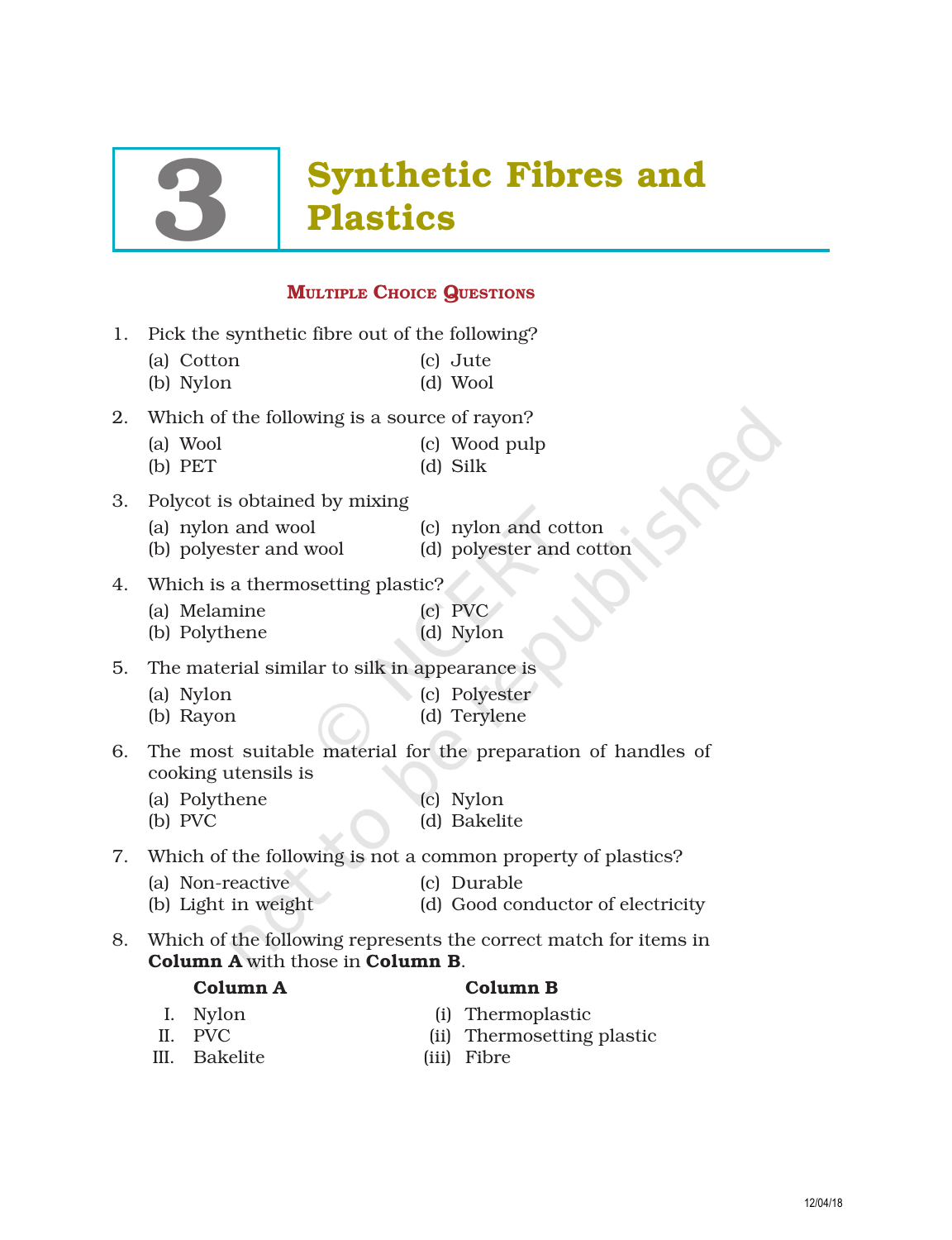- (a) I-(ii), II-(iii), III-(i) (c) I-(ii), II-(i), III-(iii) (b) I-(iii), II-(i), III-(ii) (d) I-(iii), II-(ii), III-(i)
- 9. Which of the following groups contain all synthetic substances?
	- (a) Nylon, Terylene, Wool (c) PVC, Polythene, Bakelite
	- (b) Cotton, Polycot, Rayon (d) Acrylic, Silk, Wool
- 10. The material which is commonly used for making kitchen containers is
	- (a) PVC (c) Teflon (b) Acrylic (d) PET
		-

# VERY SHORT ANSWER QUESTIONS

- 11. Cotton is a natural polymer. What is its chemical name?
- 12. A synthetic fiber which looks like silk is obtained by chemical treatment of wood pulp. It is, therefore, known as artificial silk. What is its common name?
- 13. Terrycot is made by mixing two types of fibres. Write the names of the fibres.
- 14. Plastic articles are available in all possible shapes and sizes. Can you tell why?
- 15. Plastic is used for making a large variety of articles of daily use and these articles are very attractive. But it is advised to avoid the use of plastic as far as possible. Why?
- 16. Why is it not advisable to burn plastic and synthetic fabrics?
- 17. Select the articles from the following list which are biodegradable.
	- (a) paper (c) wood
- - (b) woolen clothes (d) aluminium can
		-
	-
	- (e) plastic bag (f) peels of vegetables
- 18. A bucket made of plastic does not rust like a bucket made of iron. Why?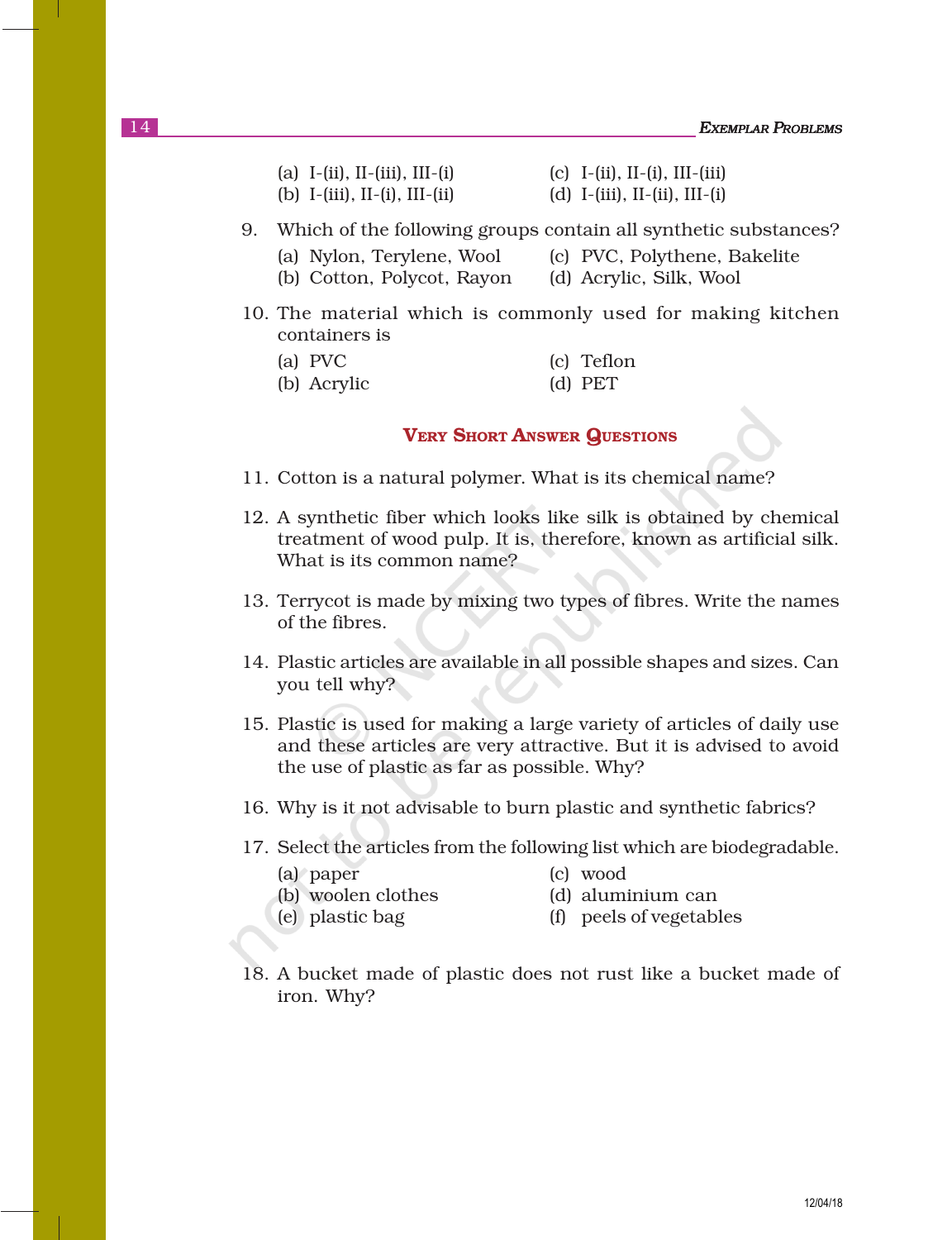# **SHORT ANSWER QUESTIONS**

- 19. Rohit took with him some nylon ropes, when he was going for rock climbing. Can you tell why he selected nylon ropes instead of ropes made of cotton or jute?
- 20. A lady went to the market to buy a blanket. The shopkeeper showed her blankets made of acrylic fibres as well as made of wool. She preferred to buy an acrylic blanket. Can you guess why?
- 21. PVC (polyvinyl chloride) is a thermoplastic and is used for making toys, chappals, etc. Bakelite is a thermosetting plastic and is used for making electrical switches, handles of various utensils, etc. Can you write the major difference between these two types of plastics?
- 22. Fill in the blanks.
	- (i) A polymer is a chain of many small units joined together which are called  $\qquad$ .
	- (ii) The synthetic fibres are also known as \_\_\_\_\_\_ fibres.
	- (iii) The first fully synthetic fibre was \_\_\_\_\_\_.
	- $(iv)$  A fibre similar to wool is  $\qquad \qquad$ .
	- (v) A plastic used for making crockery is \_\_\_\_\_\_.
- 23. Match items in List A with the items of list B.

#### $List A$  List B

- 
- (a) nylon (i) non-stick coating
- (b) PET (ii) electric switches
- (c) rayon (iii) parachutes
- (d) thermosetting plastics (iv) polyester
	-

- 
- (e) teflon (v) artificial silk
- 24. Unscramble the jumbled words given below, related to synthetic materials.
	- (a) anory (b) lopmery
	- (c) relyteen (d) laspict
	- (e) yespolter (f) felton
-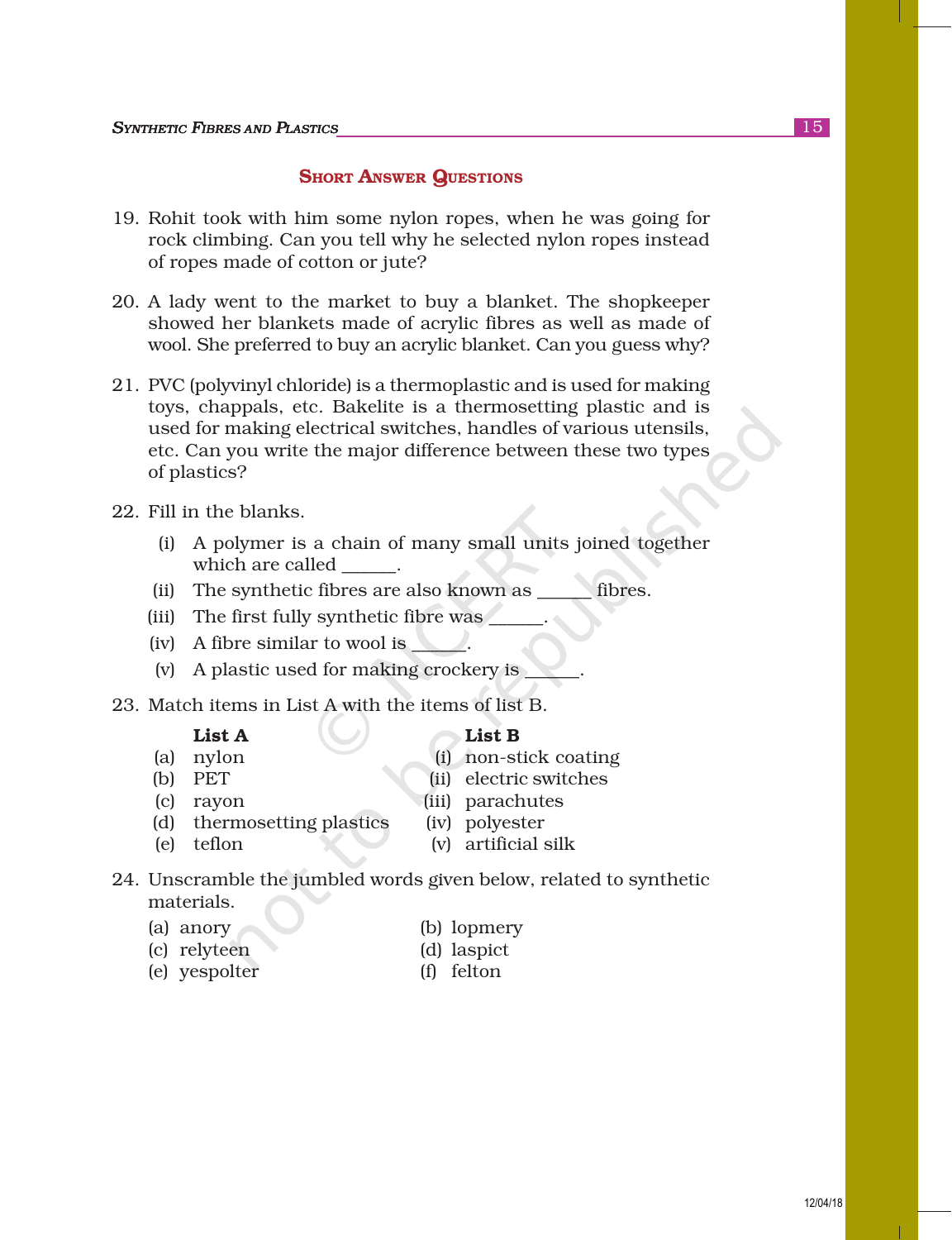### LONG ANSWER QUESTIONS

- 25. Indicate whether the following statements are True or False. Also write the false statements in their correct form.
	- (i) The fabric terywool is obtained by mixing terylene and wool.
	- (ii) Synthetic fibres do not melt on heating.
	- (iii) It is risky to wear synthetic clothes while working in the kitchen.
	- (iv) Most of the plastics are biodegradable.
- 26. Write the importance of synthetic polymers in our life.
- 27. Despite being very useful it is advised to restrict the use of plastic. Why is it so? Can you suggest some methods to limit its consumption?
- 28. Write an activity to show that synthetic fibres are stronger than the cotton fibres.
- 29. Complete the crossword given below with the help of clues.